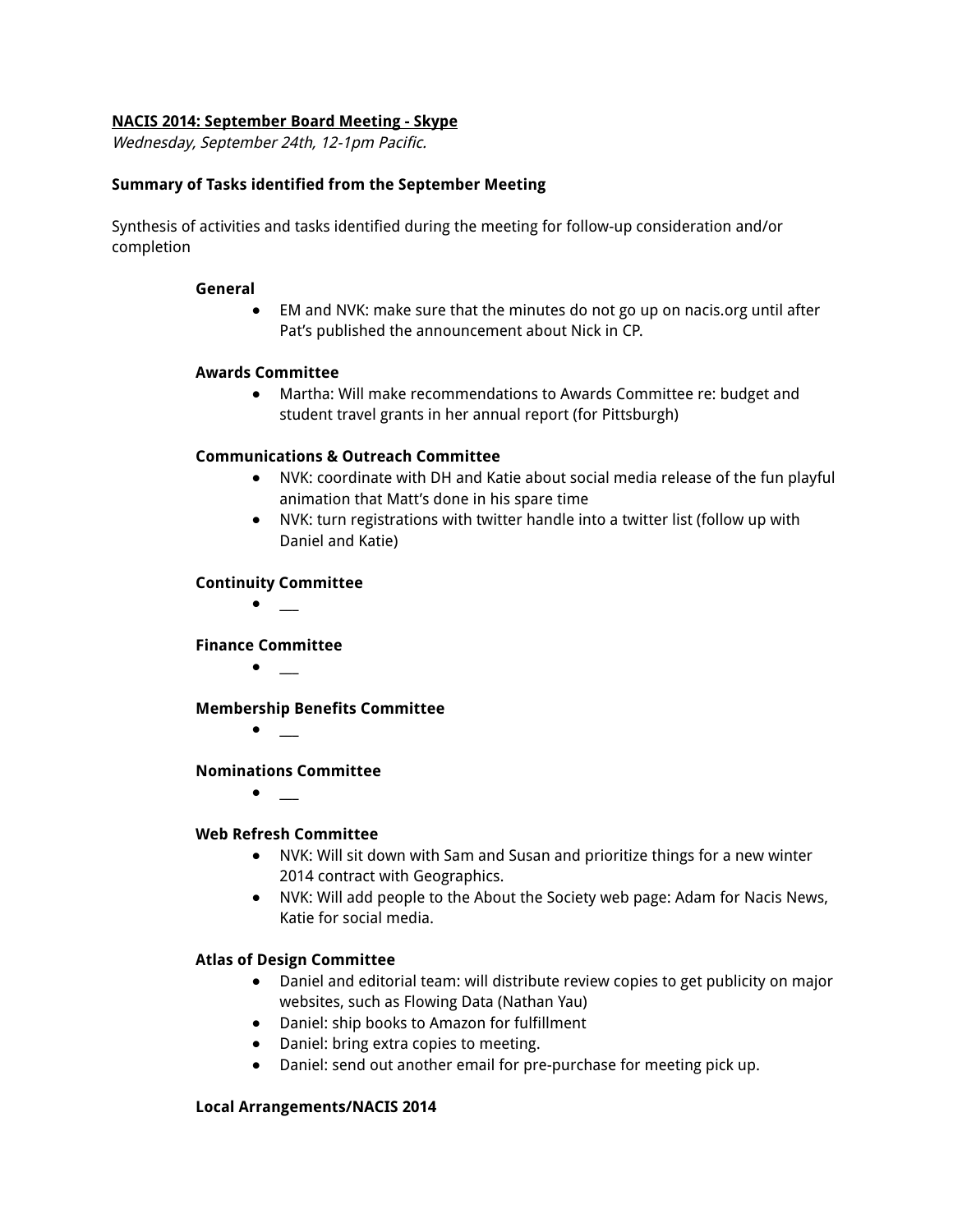- Alex: Can discuss at next board meeting coordination of all online tools to manage meeting.
- Alex to talk to MapBox re: workshop (they are at room capacity).
- Alex to send email to presenters to remind them to register
- Susan and Alex to figure out bags
- Susan: to print big block of badges and put it together in advance.
- Matt Herman will bring t-shirts to meeting.
- Leo: will bring cash change for t-shirt purchase.
- Alethea: to moderate Mapping Mobilities
- NVK: arrange AV during meeting and work with Lou ahead of meeting on AV contract.
- EDs: give board members direction about how we're most useful. eg. making sure the session tile placards are updated between session.
- Everyone else, please contact folks you'd love to see at NACIS and ask if they're going to attend
- NVK: We expect all board members Tuesday evening. Will meet about tying up loose ends, supporting Alex, getting everything right.
- Alethea and Maggie: coordinate "I love NACIS because..." photo shoot
- NVK: been interested in doing a group shot somewhere.
- Leo: brief note on swag: on Tuesday meeting we can decide what we're going to do, we have plenty of high quality prizes we're going to give.
- Susan & Alex: Arrange Tuesday dinner details for Tuesday board meeting.

# **Cartographic Perspectives**

**●**

# **CartoTalk**

**●** \_\_\_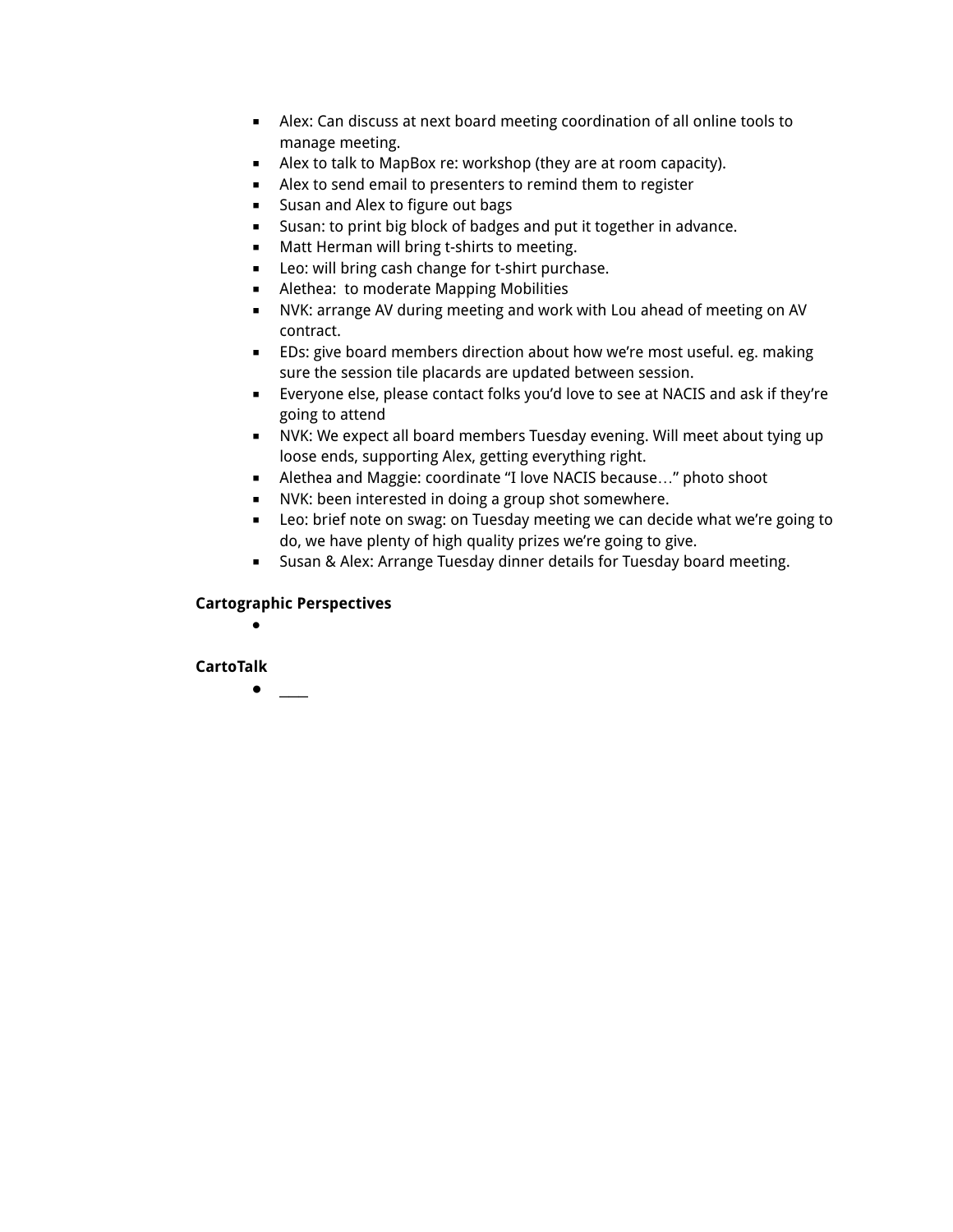# **Board Composition:**

## **Executive Leadership**

Lou Cross | Executive Director-Annual Meeting Operators (will step down 10/2014)(regrets) Tanya Buckingham | Executive Director-Annual Meeting Operations (term expires 1/2016) (regrets) Susan Peschel | Business Operations (untermed) Daniel Huffman | Executive Director-Operations (term expires 1/2019)

# **Officers**

Neil Allen | Past President (term expires 10/2014) Nathaniel Kelso | President (term expires 10/2014) Alex Tait | Vice President & Program Chair Pittsburgh (term expires 10/2014) Amy Griffin | VP-Elect (term expires 10/2014) (regrets) Jenny Marie Johnson | Treasurer (term expires 10/2014) Eliana Macdonald | Secretary (term expires 10/2015)

## **Board of Directors (returning)**

Martha Bostwick (term expires 10/2014) Leo Dillon (term expires 10/2014)(regrets) Alethea Steingisser (term expires 10/2014)

## **Board of Directors (newly elected)**

Elaine Guidero | Student Board Member (term expires 10/2014) Mamata Akella (term expires 10/2015)(regrets) Maggie Smith (term expires 10/2015) Andy Woodruff (term expires 10/2015)

## **Ex-officio Members**

Patrick Kennelly | Editor of Cartographic Perspectives Hans van der Maarel | Editor of CartoTalk (regrets)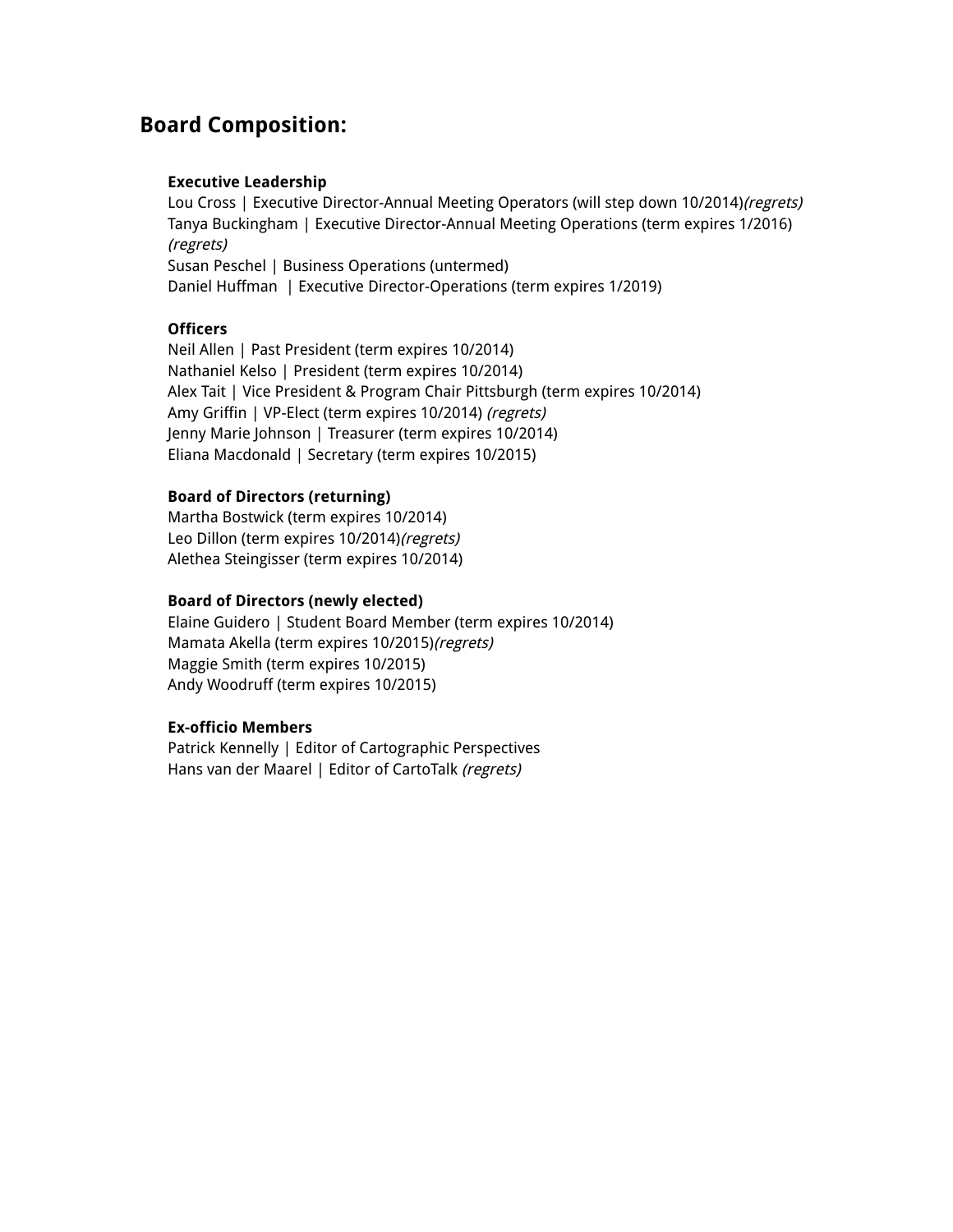## **Meeting opened at 1:06 pm Pacific**

- Minutes Recorded by Eliana Macdonald
- Agenda

## **Welcome | Nathaniel**

## **Adoption of minutes from SBM and July | Nathaniel**

- Motion to approve Spring Board meeting minutes: Leo moves to approve them, Neil seconds the motion. Unanimously approved.
- NVK: July board meeting skype call. Question about making announcement of student winner and posting the minutes. Also, delete an unfinished sentence.
- Martha moves to approve the July minutes, Jenny seconded the motion. Unanimously approved as amended.

# **Pittsburgh | Alex**

- Alex: print version of program went to printer last night with a few small revisions. On-line version ready to go using Sched. Amy and I happy with it. Can discuss at next board meeting coordination of all online tools.
	- 218 registrations as of Sept 24th, Daniel predicts 270-300 total by the meeting.
	- Tilemill workshop at capacity for the room, about 14-40 people for the others. Need to tell MapBox (on Alex).
	- field trips registration not going well, except walking tour. people prefer workshops to field trips.
	- hotel space looking good
	- So far 128 registrations for PCD (will also grow)
	- AV contract/providers is last big thing
	- need to send email to presenters to remind them to register
- Have you figured out bags, Susan?
	- Susan: they've told me they're doing it.
	- $\circ$  Alex: will make sure that it gets done. Have program, lanyard, badges, anything else? Snacks.
- Susan: I've ordered name tags, will print big block of badges tomorrow or Friday, put it together in advance. Think we're good
- Alex: we might want to discuss t-shirt sales. Mamata has ordered t-shirts, will be shipped Matt Herman and he will bring to meeting. Need to have someone other than Susan coordinate this.
	- Leo: will have 96 t-shirts to sell. Leo and Mamata can take care of selling them. Excess revenue from sales will go to student travel grants (general consensus). Won't but much money, just a couple hundred dollars. Other problem: dealing with payments for shirts (cash ideal, credit card possible).
	- Susan: if they have credit card, can use Square, but when it's calm. I have an inventory for t-shirts. Cash will work out best.
	- $\circ$  Leo: I'm prepared to come with a bunch of tens to make change. Mamata and I can oversee that part. We'll make sure the money gets accounted for somehow. We'll do all the work, but may ask a couple people to help between meetings, etc.
- Alex: I have one session chair slot that hasn't been filled yet: Thurs morning at 8:30 am. Mapping mobilities. I have every board member signed up for every board session.
	- NVK: I'm willing to stand in if you haven't filled that slot.
	- $\circ$  Alethea: I will be in that session but not presenting. An author on a paper. I can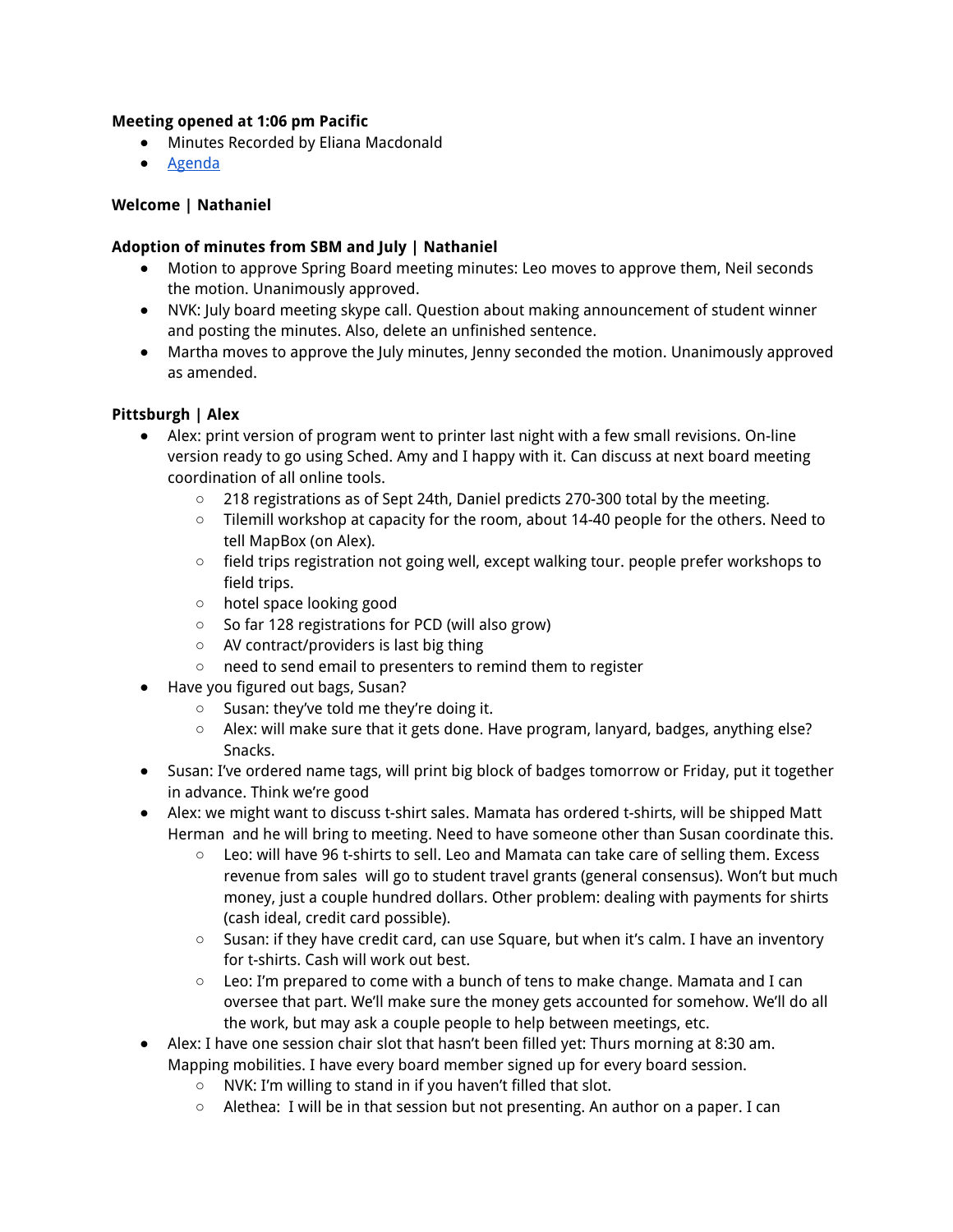moderate it if that works

- NVK: I will be busy with AV. Alex, you have me Susan and Jenny on it. It would be helpful for the executive directors to make sure we're most useful. eg. making sure the session tile placards are updated between session. Everything else pretty much good.
- Everyone else, please contact folks you'd love to see at NACIS and ask if they're going to attend to bump numbers up.
- NVK: We expect all board members Tuesday evening. Will have light refreshments. Will meet about tying up loose ends, supporting Alex, getting everything right.

# **Awards Committee | Martha**

- Map Gallery: about 75 maps combined (SMPC and General Gallery). Plus a few others (A few people have asked about digital displays, one guy bringing own easel, a few books on tables, etc.), 34 for student poster competition. Good turnout overall - bigger than last year. All stands ordered (foam core boards). SMPC Ballots ready to go. At capacity.
- Professional Travel Grants this year took \$1500 out of our budget.
- Student grants: there was miscommunication on website, it read like it was only for undergrads, but it's also for grad students. We felt we needed to extend deadline for grad students to be fair. We've gone over what we initially budgeted by quite a bit (in consultation with Susan and Treasurer), as there were a record number (29). Almost 3x the number that applied last year.
- Leo: awards committee needs to discuss limits and how we can budget for the 2015 meeting. Work to do in terms of trying to come up with ways of being able to say no or get more money from budget.
- Martha: yes, will make recommendations for next year's awards committee that I will pass on based on the last few weeks' conversations.
- Leo: brief note on swag: on Tuesday meeting we can decide what we're going to do, we have plenty of high quality prizes we're going to give.
- NVK: new registration form does contain donation space for student travel, so have \$385 for students next year. Good to know for budgeting for next year.

# **Web Refresh | Nathaniel**

- NVK: we are live with new Nacis.org. Seems mostly to be working well, countdown, etc. Mostly working through problems, a few growing pains switching systems. Important that we have a new, fresh face for folks. That includes styling of mail communication with MailChimp, benefits that have been coming out too for membership. Good engagement level with folks. Key thing is drumming up interest in public, visible portion of the site, and the back office tooling that supports the meeting (registration, AoD sales, etc.). A couple loose ends that I've been keeping track of with Susan and Sam. Geographics has hourly rate that's pretty good. Will sit down with Sam and Susan and prioritize things for Geographics to chew things over the winter as a new contract. One or two rough edges, but a huge improvement. Thank you everyone for help.
- Martha: who has permissions to update content?
- NVK: all board members have basic permissions to edit content, a few other people have super admin privileges. Everyone can edit their own profile, etc, but some other pages as appropriate. If your access is funky, email me.

## **Membership Benefits Committee | Nathaniel**

NVK: Mamata can't join us, forwarded me some info. Announcements of new NACIS member benefits have gone out (NG Maps), and one in the queue (Alamo car rental discount). Probably send out email about Alamo soon. Joins National Geographic map in the members benefits,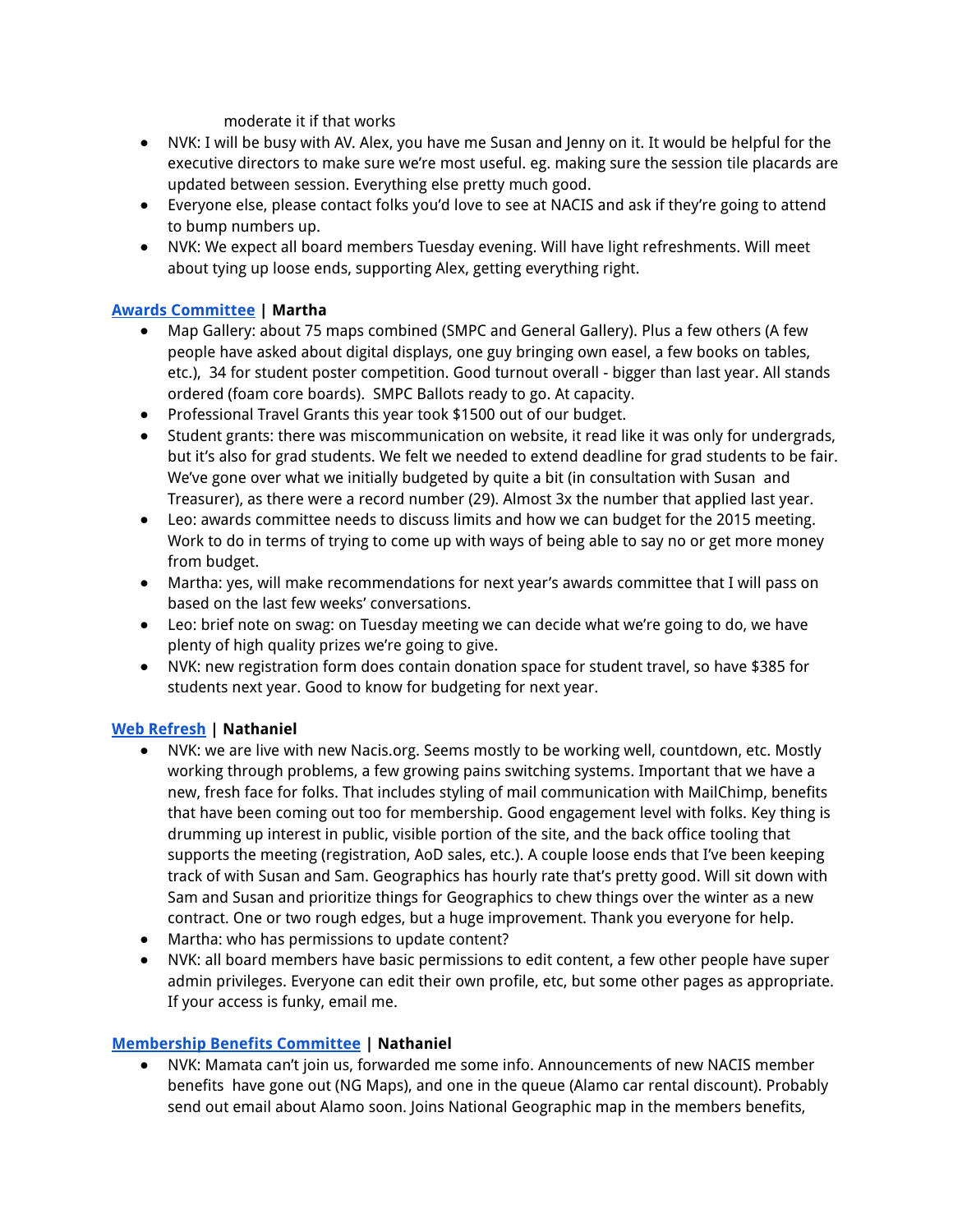member only section of the new site. Have a couple of these benefits now that are monetary, not just cheaper meeting registration. Still seeking Adobe or ESRI discount. More should come in over the next year, already on pretty good roll. Adobe said no. (Let's all switch to inkscape instead!) A few more things Mamata has been working on: t-shirts and stickers. And the "I love NACIS because…" photo shoot - been able to do anything?

- Maggie: I could photograph, haven't been able to follow those discussions.
- NVK: been interested in doing a group shot somewhere. Other geo-conferences have been doing this. Would be lovely to have a photo of everyone.

## **Atlas of Design | Daniel**

- Daniel: we've pushed close to 200 books so far, going pretty well. We haven't really had anything to show people, will distribute review copy and get promotion on Nathan Yau's website, helped with pre-sales before. Ready at the end of the month, before meeting. Things are coming along. Winding down a bunch of the work we're doing, Getting ready to put into people's hands.
- NVK: do you need any more feedback from board?
- Daniel: I'm all set to ship books to Amazon for fulfillment, I'm doing it since I'm familiar with the process.
- NVK: probably some coordination to do for people purchasing cash vs. credit card for AoD and t-shirt. Are you bringing extra copies of the book to the meeting?
- Daniel: yes, have close to 40 people who are picking up, will make sure that we send out another email for pre-purchase.

## **Request to add Adam/Katie/other outreach volunteers to NACIS website people page | Daniel**

- NVK: Will add people: Adam for Nacis News, Katie for social media. I'm not excited about adding tons of people. Should be limited to full time editors, not occasional volunteers.
- Daniel: all of this falls under the communications stuff, that is DOO position delegating. Followers quadrupled since Katie took over. High professional level, which is nice. Working out a social media strategy and tone. Now have a social media command centre on an iPad (will be used in Pittsburgh during annual meeting).
- NVK: most of the registrations have twitter handles, turn into a twitter list. Will follow up with DH and Katie off-line. Katie's social media campaigns have definitely raised the profile of NACIS. Was at a great time, coordinated with new nacis.org launch, well done.

## **Other business?**

- NVK: Alex working on special gift for Lou.
- NVK: Matthew Hampton has been playing with animating an old print of Pittsburgh. See: http://nacis.org/wp-content/uploads/2014/09/Pittsburgh1902AliveSmall.gif. NVK will coordinate with DH and Katie about social media release the fun playful thing that Matt's done in his spare time, having fun rendering this. Thank you Matt and Alex making it happen.
- NVK: thanks board, for your hard work the last year.
- Alex: See yinz in Pitts.

## **Meeting Adjourned at 2:02 pm Pacific**

## **Skype chat:**

[1:02:22 PM] \*\*\* Group call \*\*\* [1:02:34 PM] Nathaniel: And we're back? [1:02:52 PM] Eliana Macdonald: i'm back [1:02:55 PM] Alethea Steingisser: I'm back but still can't hear anyone :(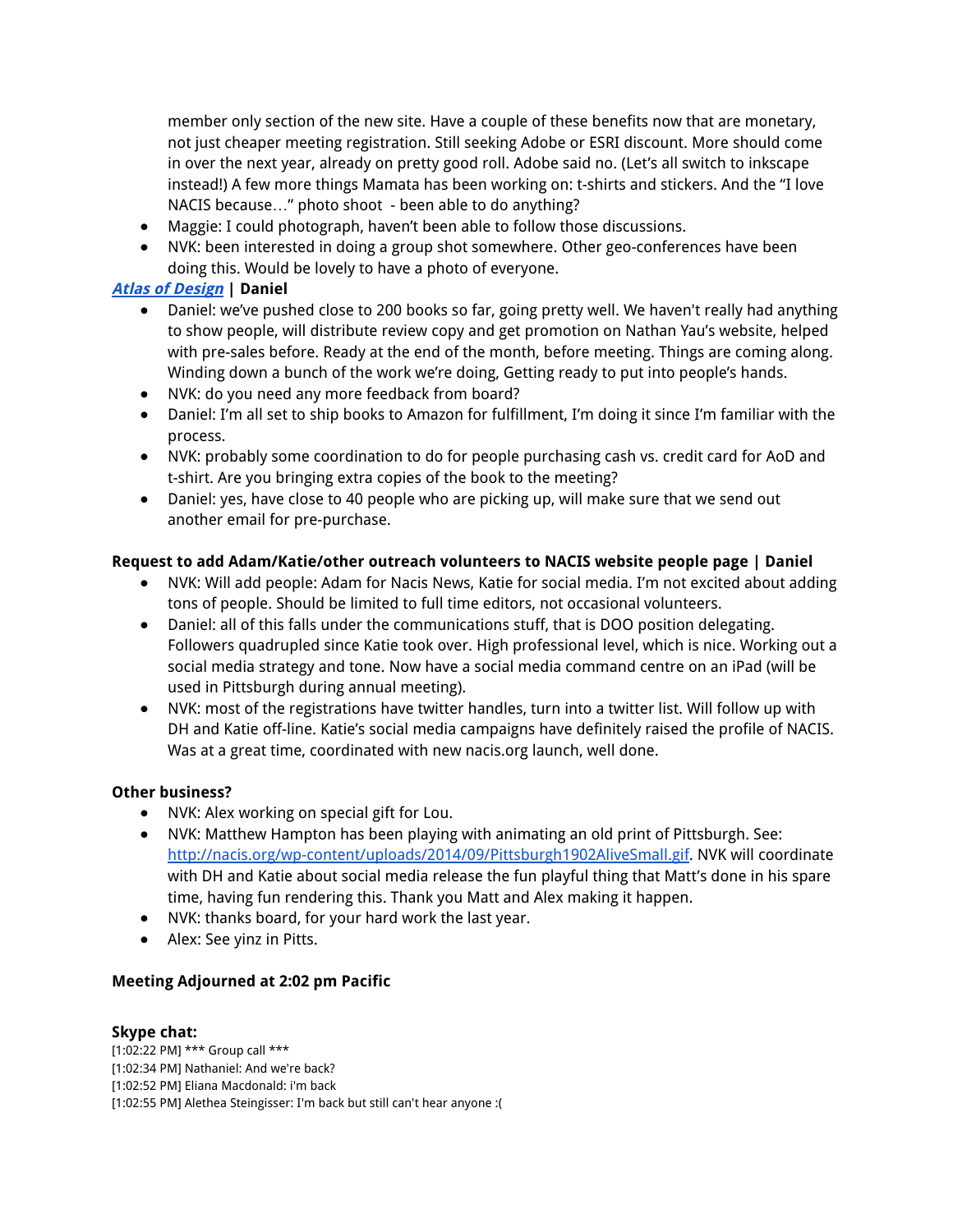[1:03:01 PM] mrmunion: I have rejoined [1:03:02 PM] awwoodruff: I'm back too [1:03:24 PM] Nathaniel: I seem to be in chat but not voice [1:03:48 PM] Alex Tait: did you add Leo yet? he called me directly [1:04:09 PM] pat.kennelly: Good! [1:04:12 PM] Susan Peschel: great! [1:04:20 PM] \*\*\* Leo Dillon can now participate in this chat. \*\*\* [1:04:23 PM] mrmunion: I am quietly listening [1:06:48 PM] Eliana Macdonald: ye[ [1:06:49 PM] Eliana Macdonald: p [1:07:38 PM] Eliana Macdonald: https://docs.google.com/document/d/1lp7IKy7Cpr\_m6QGUzYqVR05DJneJMJIcl7E57DHtQMw/edit [1:07:45 PM] Alethea Steingisser: I am having major technical problems. Can't hear anything. I'm going to grab another laptop and will be back [1:07:48 PM] Eliana Macdonald: https://docs.google.com/document/d/1ilgS9RRrc1UetDXohiWfDtw0vvLLCInyJEYyf7LmwGY/edit [1:08:50 PM] Jenny Marie Johnson: They're displaying VERY SLOWLY on my end!!!!! I haven't been able to skim through!! [1:08:59 PM] Neil Allen: Second [1:09:24 PM] Eliana Macdonald: aye [1:09:24 PM] Alex Tait: Aye [1:09:25 PM] Nathaniel: yep [1:09:27 PM] Jenny Marie Johnson: aye!! [1:09:27 PM] awwoodruff: aye [1:09:32 PM] Neil Allen: I [1:09:40 PM] Jenny Marie Johnson: with a parrot on my shoulder [1:10:10 PM] Alex Tait: N need to add Martha [1:10:23 PM] \*\*\* Nathaniel added Martha Bostwick \*\*\* [1:10:37 PM] Nathaniel: Martha, are you there? [1:10:41 PM] Jenny Marie Johnson: Question on July minutes [1:10:55 PM] Martha Bostwick: Martha is in [1:11:29 PM] mrmunion: I think I need to reconnect; everyone sounds very warbled. [1:11:39 PM] Alex Tait: Same here, sound is horrible [1:11:43 PM] Martha Bostwick: totally warbly [1:11:56 PM] Jenny Marie Johnson: Lots of breaking up. [1:11:57 PM] Eliana Macdonald: jenny do you mean posted on the continuity portal or website? [1:12:15 PM] Jenny Marie Johnson: On the website -- anyplace that is "public" -- it needs to not go up until the right time [1:12:37 PM] Leo Dillon: I'm getting very poor sound too. [1:12:59 PM] Eliana Macdonald: i'll delete it! [1:13:10 PM] mrmunion: Does it perhaps mean items of 3rd level priority? [1:13:11 PM] Martha Bostwick: I couldn't hear whatNathaniel said? [1:13:13 PM] mrmunion: From our requests? [1:13:32 PM] Jenny Marie Johnson: Problem seems to be if multiple people have live mics. [1:14:05 PM] Alex Tait: Still warbled sound [1:14:27 PM] Nathaniel: Is there a motion to approve the July minutes? [1:14:28 PM] Neil Allen: Second [1:14:29 PM] Jenny Marie Johnson: Second [1:14:32 PM] Nathaniel: Is there a second? [1:14:43 PM] Jenny Marie Johnson: aye [1:14:45 PM] Eliana Macdonald: aye [1:14:46 PM] Nathaniel: aye [1:14:48 PM] awwoodruff: aye [1:14:50 PM] Leo Dillon: Aye aye [1:14:54 PM] Neil Allen: i [1:14:57 PM] Martha Bostwick: aye [1:15:47 PM] Nathaniel: Alex [1:16:05 PM] Nathaniel: cool [1:16:42 PM] Nathaniel: Are you using IVvy at all now? [1:17:08 PM] mrmunion: Yes, thereabouts. Haven't checked numbers today [1:17:19 PM] mrmunion: We'll definitely surpass Greenville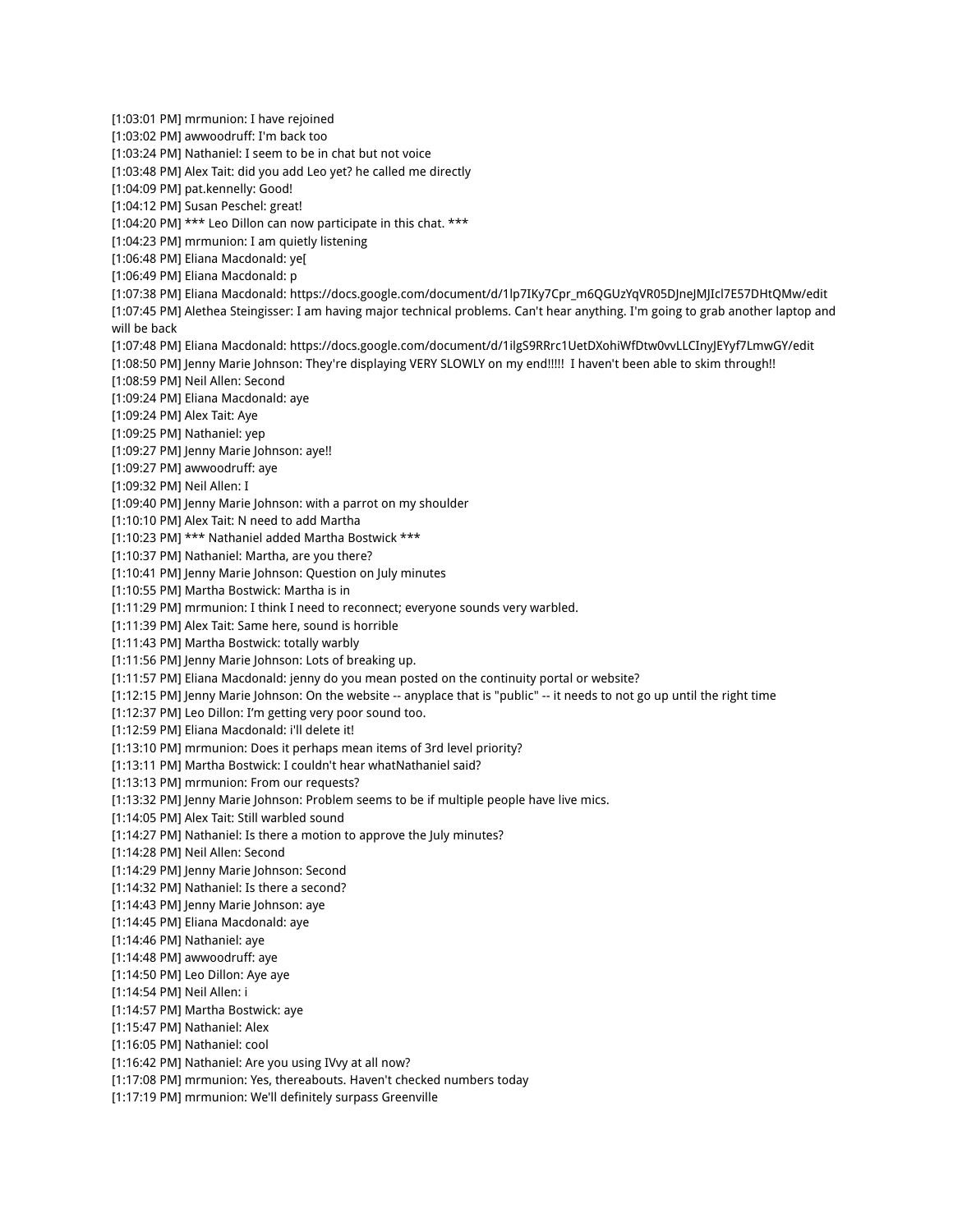[1:18:00 PM] awwoodruff: Do you have numbers for PCD? [1:18:15 PM] Jenny Marie Johnson: I'm wondering if having the program contents (and speakers with papers) posted on the website has assisted in convincing folks to come to the meeting [1:18:17 PM] Alex Tait: 128 for PCD [1:18:22 PM] awwoodruff: thanks! [1:18:55 PM] Susan Peschel: hotel hasn't provided AV estimate yet. I've asked Jamie a few times. [1:19:03 PM] Nathaniel: Yes, I'm tracking AV with Lou. [1:19:24 PM] Nathaniel: I'll be managing the AV during the meeting, but it's Lou who should arrange the contract. [1:19:38 PM] Nathaniel: He's made some progress, but it's not finalized yet. I'll prioritize that with him this week. [1:20:32 PM] Alethea Steingisser: I am back. Sorry all. I can hear you now but it's still pretty terrible, but it's something! [1:20:49 PM] Nathaniel: (it's choppy for me, too) [1:21:00 PM] Jenny Marie Johnson: We're all under water in our individual submarines [1:21:17 PM] Susan Peschel: BTW, we do have to arrange for Tuesday dinner. That always falls through cracks. [1:21:41 PM] Susan Peschel: I created an inventory for the t-shirts [1:21:46 PM] \*\*\* Nathaniel added elaineguidero \*\*\* [1:21:50 PM] Nathaniel: Welcome Elaine [1:21:54 PM] Susan Peschel: I can eventually sell them, just not in the beginning. [1:22:22 PM] Nathaniel: how much \$ are we talking about? [1:22:27 PM] Nathaniel: you mean excess revenue? [1:22:41 PM] Martha Bostwick: I think it's a great idea. [1:22:41 PM] Susan Peschel: IF we sell 74 t-shirts to break even [1:22:52 PM] Jenny Marie Johnson: \$200 is a nice amount to add to the student travel grant for next year. [1:23:04 PM] Jenny Marie Johnson: Payment method for t-shirt? [1:23:06 PM] Nathaniel: Susan and Jenny are fine with it, so sounds good. [1:23:10 PM] Susan Peschel: cash [1:23:16 PM] Jenny Marie Johnson: Credit card -- can only be done by Susan [1:23:34 PM] Jenny Marie Johnson: Calm = beginning Thursday afternoon [1:23:48 PM] Nathaniel: We might also be able to set someone up with laptop and Stripe website... [1:24:18 PM] Nathaniel: Should we schedule t-shirt sales during morning, break, lunch, and 5 pm? [1:24:32 PM] Nathaniel: Don't think we need sales staffing during sessions [1:24:38 PM] mrmunion: We could put a few out with a sign saying when they will be on sale. [1:24:48 PM] Nathaniel: Thank you! [1:24:52 PM] Jenny Marie Johnson: Let's make a decision about t-shirt sales time on Tuesday evening [1:25:08 PM] Nathaniel: +1 to what Jenny said. [1:25:11 PM] Alex Tait: Good, plan, settle times for sales at Tuesday board meeting [1:25:19 PM] Alex Tait: I only have 1 more thing [1:25:23 PM] Jenny Marie Johnson: And who's going to be doing the sales when [1:26:17 PM] Alethea Steingisser: I will be in that session but not presenting. An author on a paper. I can moderate it if that works [1:26:24 PM] mrmunion: If you'd like we can put out a request on Twitter [1:26:28 PM] Alex Tait: Yeah! Thanks Alethea! [1:26:38 PM] Alethea Steingisser: I'm an author on the presentation that a grad student is giving [1:27:06 PM] Alex Tait: That is fine. [1:27:25 PM] Jenny Marie Johnson: I'd be happy to pull session signs off and up date as needed [1:27:31 PM] mrmunion: Happy to help out. Let me know what I can do. [1:28:09 PM] Jenny Marie Johnson: Our NEW GIS guy is coming -- he's heard only good things from me about NACIS!!! [1:28:16 PM] Susan Peschel: Most of our usual Penn State ppl aren't registered! We're meeting there for them!! [1:28:30 PM] Susan Peschel: Our new GIS gal is coming! [1:28:38 PM] Leo Dillon: My office has three people yet to register - we can't until October…. [1:28:43 PM] elaineguidero: Sorry about Penn State people. They are being lame. [1:28:45 PM] Alex Tait: We'll get dinner this year, right? [1:28:49 PM] mrmunion: Twist some arms [1:28:54 PM] Jenny Marie Johnson: We had PIZZA last year, I think [1:28:58 PM] Martha Bostwick: I'm sending out a note to all Map Gallery and SMPC people, I'll put in a reminder to register. [1:29:00 PM] Jenny Marie Johnson: It was late arriving [1:29:21 PM] Nathaniel: Take it away... [1:29:29 PM] Susan Peschel: Someone has to think aobut dinner on Tuesday if we're doing dinner... [1:29:44 PM] Alex Tait: I'm thinking lots about it...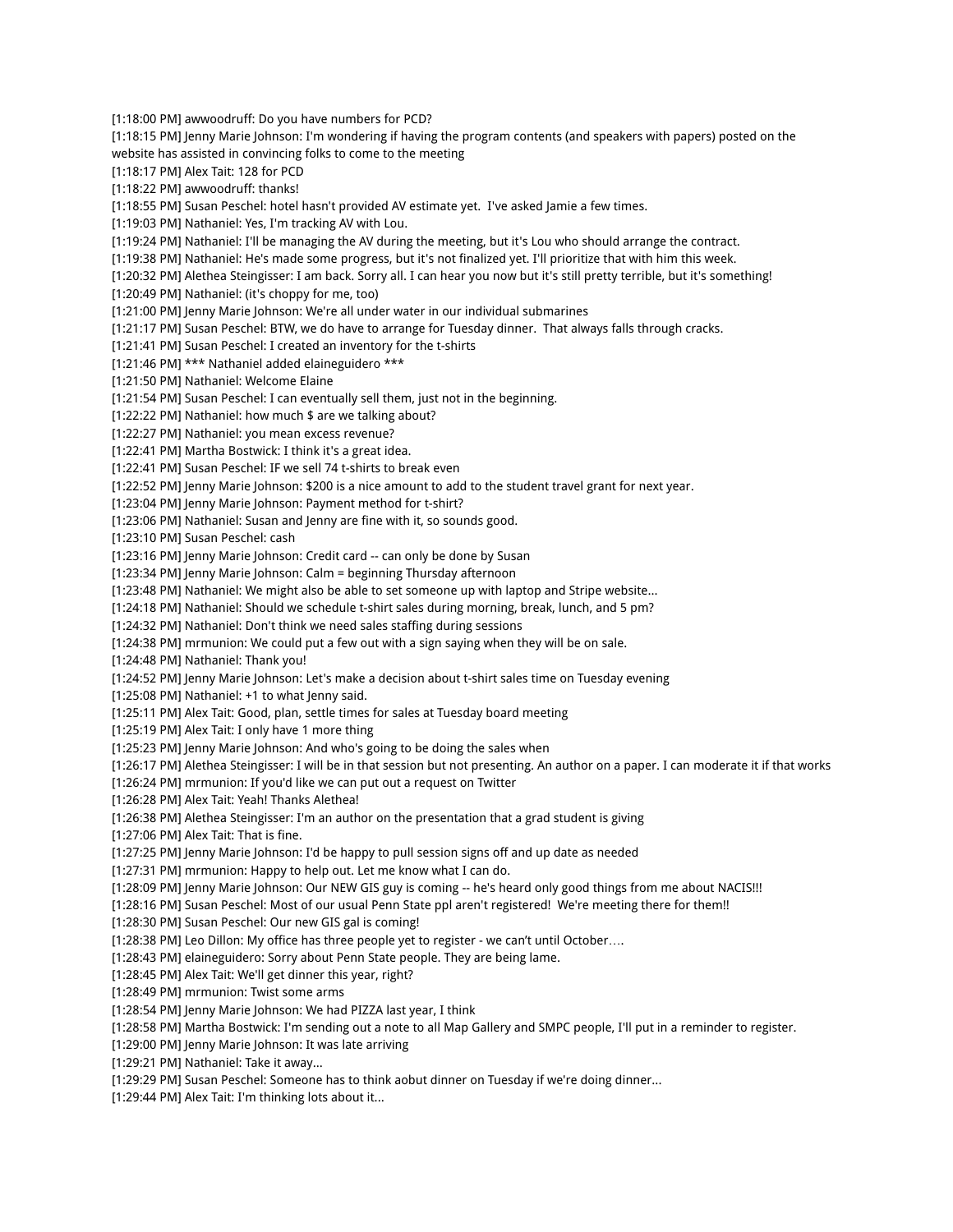[1:29:54 PM] Alex Tait: We have a big budget, right? [1:30:00 PM] Jenny Marie Johnson: If Alex T is thinking about it -- it will be done! [1:30:45 PM] mrmunion: We should think about having a more formal way for people to show digital works in the future. There's increasing demand for it; people want to bring laptops, etc. [1:30:59 PM] Alex Tait: It is on my agenda for next year tasks! [1:31:02 PM] Susan Peschel: Budget for Tuesday dinner? No, but we can cover it...or folks come with their own. [1:31:10 PM] mrmunion: @Alex: Excellent! [1:32:04 PM] Alethea Steingisser: What about laptop stations during the map gallery opening night? [1:32:06 PM] elaineguidero: Should I be listening to this? [1:32:08 PM] elaineguidero: ;) [1:32:26 PM] Nathaniel: All those shiny NACIS News Blasts! [1:32:32 PM] mrmunion: Great that so many students are interested [1:32:33 PM] Susan Peschel: superb! [1:32:41 PM] elaineguidero: I think I applied but it doesn't matter to me how the awards are allocated. [1:32:48 PM] mrmunion: We have received \$385 in donations via registration so far, marked for grants. [1:32:59 PM] Nathaniel: I hear you [1:33:33 PM] Nathaniel: @Martha and Leo, please prepare more detail on this problem for Pittsburgh in your annual report [1:33:41 PM] Leo Dillon: \$385 - great start! [1:33:47 PM] Nathaniel: We'll make a decision on this at our next SBM for the annual budget [1:35:09 PM] Martha Bostwick: I'll be preparing detailed notes on the issues that came up this year in the awards, along with some recommendations for the new committee to think over. [1:36:54 PM] Alethea Steingisser: I've gotten a lot of positive feedback about the new website - both usability and design! [1:38:47 PM] Neil Allen: Well done [1:38:51 PM] mrmunion: Exactly =) [1:41:45 PM] Maggie Smith: Adobe said no :( [1:41:59 PM] mrmunion: Boo [1:42:03 PM] elaineguidero: indeed : ( [1:42:06 PM] mrmunion: Let's all switch to Inkscape instead. [1:42:12 PM] elaineguidero: Ew, no [1:42:54 PM] Maggie Smith: Hmm not sure [1:43:01 PM] Nathaniel: yes! [1:43:41 PM] Maggie Smith: Ok I can do that [1:43:47 PM] Maggie Smith: I'll bring my camera [1:43:58 PM] Maggie Smith: Happy to get some event shots in general [1:44:31 PM] Maggie Smith: I can follow up with Mamatha & crew about the social idea [1:44:32 PM] Alethea Steingisser: I can bring my camera as well [1:44:40 PM] Nathaniel: thank you! [1:44:48 PM] Nathaniel: paging daniel [1:45:07 PM] Susan Peschel: last year there was a big group photo of UW Madison folks; could do same for Penn State; Univ. of Oregon and any other larger group of folks that are there. [1:45:28 PM] Nathaniel: good idea on smaller group photos as well [1:46:22 PM] Alethea Steingisser: I've done event photography in a formal way for a long time. Maggie, we'll coordinate. [1:47:39 PM] Maggie Smith: Sounds good alethea! [1:47:44 PM] Susan Peschel: Alethea, it does take some coordination or those types of things get lost in the chaos of a meeting. So, there could be a sign posted at registration area to have X or Y group show up at a certain time before banquet or some other good time. [1:49:01 PM] Susan Peschel: daniel, where did you go? [1:49:08 PM] Nathaniel: sound quality sucks, sorry folks [1:49:09 PM] Alethea Steingisser: Great idea, Susan! Maggie - let's chat via email after and we'll make plans [1:49:15 PM] Martha Bostwick: uh oh, I lost everyone? [1:49:15 PM] Alex Tait: i lost all sound [1:49:16 PM] Nathaniel: I just lost audio [1:49:16 PM] mrmunion: Hmm [1:49:18 PM] Alethea Steingisser: I think I got booted off the call [1:49:29 PM] Alex Tait: Nathaniel should I try calling from here? [1:49:30 PM] Leo Dillon: Me too [1:49:31 PM] pat.kennelly: I lost audio...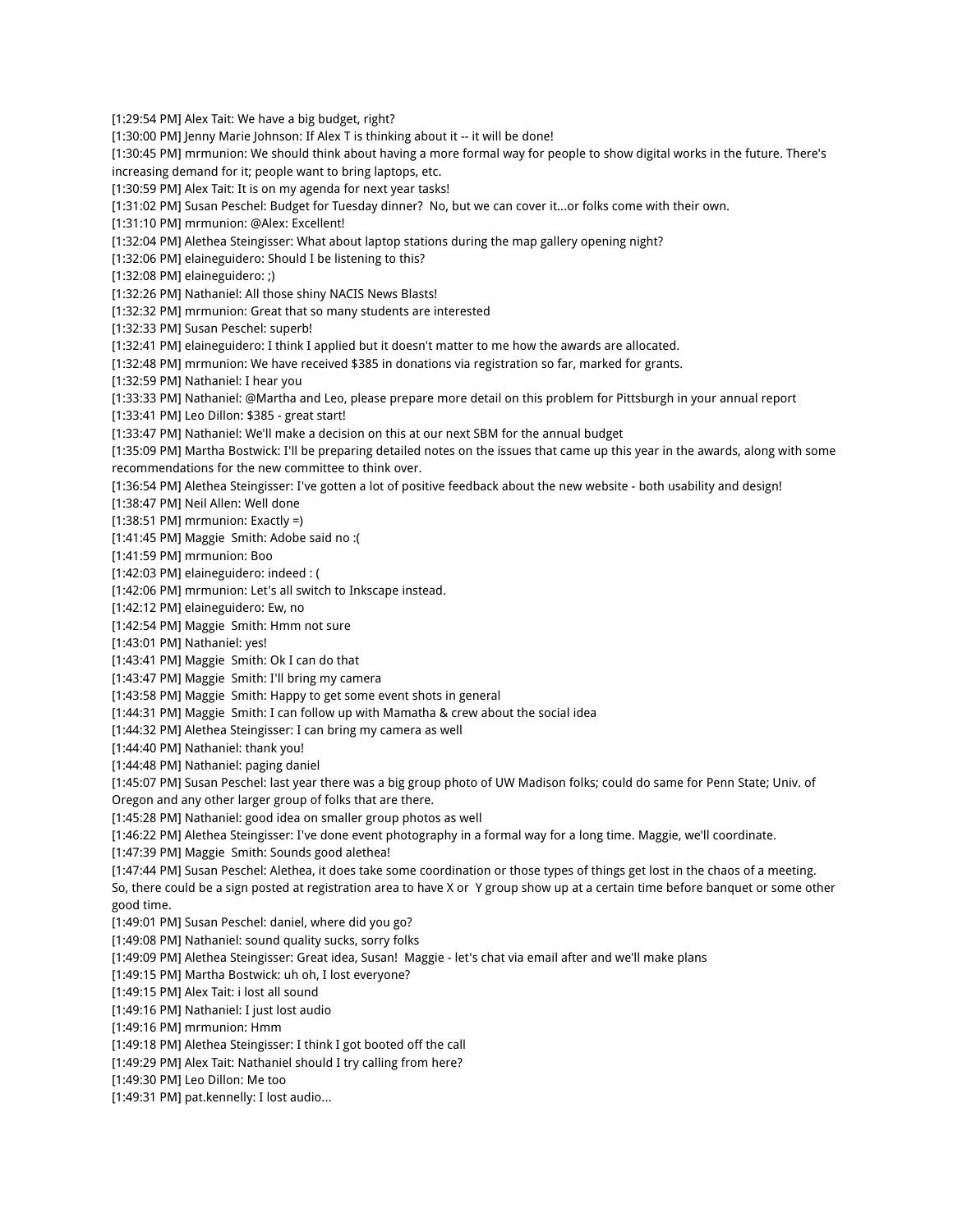[1:49:35 PM] Susan Peschel: someone put another quarter in the meter... [1:49:36 PM] Nathaniel: Alex, yes [1:49:43 PM] Nathaniel: wait for it... [1:49:47 PM] Susan Peschel: back! [1:49:54 PM] \*\*\* Group call \*\*\* [1:50:16 PM] pat.kennelly: I'm back [1:50:16 PM] Neil Allen: Back and better [1:50:19 PM] Jenny Marie Johnson: And I was gone -- managed to disconnect from our wireless network! Oops! [1:50:35 PM] mrmunion: It's not letting me reconnect. [1:50:35 PM] Jenny Marie Johnson: I'm still here..... [1:50:48 PM] Jenny Marie Johnson: Sound is MUCH better all of a sudden! [1:51:14 PM] Alethea Steingisser: I'm back. [1:51:15 PM] awwoodruff: I can't seem to reconnect either [1:51:20 PM] mrmunion: Restarting Skype [1:51:23 PM] Alethea Steingisser: The sound IS better [1:51:26 PM] Martha Bostwick: Can't reconnect [1:51:27 PM] pat.kennelly: It is better sound [1:52:07 PM] mrmunion: Maybe we're not allowed back in because we're the ones responsible for the bad sound =) [1:52:20 PM] Jenny Marie Johnson: I didn't notice any change at all. [1:52:26 PM] Nathaniel: Daniel, can you hear me? [1:52:42 PM] Nathaniel: I'll coordinate with you and Adam for the final AoD email notice [1:52:43 PM] mrmunion: I am not on the call anymore. I can't rejoin. [1:52:45 PM] Martha Bostwick: Okay, back! [1:53:12 PM] awwoodruff: I made it back [1:53:24 PM] Neil Allen: Only works in oregon [1:53:34 PM] Nathaniel: everyone can apparently see that chats [1:53:39 PM] Nathaniel: but not everyone can hear [1:53:53 PM] Nathaniel: I'll type and talk [1:54:00 PM] Nathaniel: moving on from Atlas of Design [1:54:16 PM] Alex Tait: There seems to be a problem adding people to a different call, sorry [1:54:17 PM] Nathaniel: Daniel had proposal for Adam/Katie/other outreach volunteers adding to nacis website [1:54:28 PM] Nathaniel: I can certainly do that, I'll take that action item. [1:54:34 PM] Nathaniel: But it should only be an editor for each [1:54:42 PM] Nathaniel: so let's coordinate NVK and DH for that [1:55:08 PM] mrmunion: Can you clarify "an editor for each"? Not sure what that means. [1:55:24 PM] Nathaniel: for here: http://nacis.org/about/people/ [1:55:36 PM] mrmunion: I seem to have returned to the call [1:55:44 PM] Nathaniel: We can add each Adam and Katie to that bottom section of other NACIS initiativeves [1:56:26 PM] Alethea Steingisser: Not sure what's going on with the call. I have another meeting at 1. I will follow up on the minutes for the rest of the meeting, and Maggie- I'll be in touch. [1:56:37 PM] Nathaniel: we're basically done, thanks [1:56:41 PM] Jenny Marie Johnson: Sound seems to beginning to degrade again..... [1:56:42 PM] Nathaniel: couple random things to wrap up [1:56:51 PM] Nathaniel: bye Alethea! [1:57:07 PM] Nathaniel: She's been great! [1:57:11 PM] Alethea Steingisser: See you all in Pitt! You know where to find me if you have any last minute things come up that you need help with [1:57:15 PM] Nathaniel: tnx [1:57:49 PM] Martha Bostwick: can someone call Alex in, he just messaged me that he'd totally disconnected [1:57:56 PM] Alex Tait: I'm on chat, just no sound [1:58:13 PM] mrmunion: Sounds good. [1:58:23 PM] Alex Tait: Ha! [1:58:31 PM] Leo Dillon: I'm planning on being in P'burgh as early as possible on Tuesday - anyone needing help before the business meeting shoot me a message. [1:59:02 PM] Nathaniel: hi Alex [1:59:13 PM] Nathaniel: NVK will talk about Matt's work [1:59:26 PM] Alex Tait: http://nacis.org/wp-content/uploads/2014/09/Pittsburgh1902Alive.gif